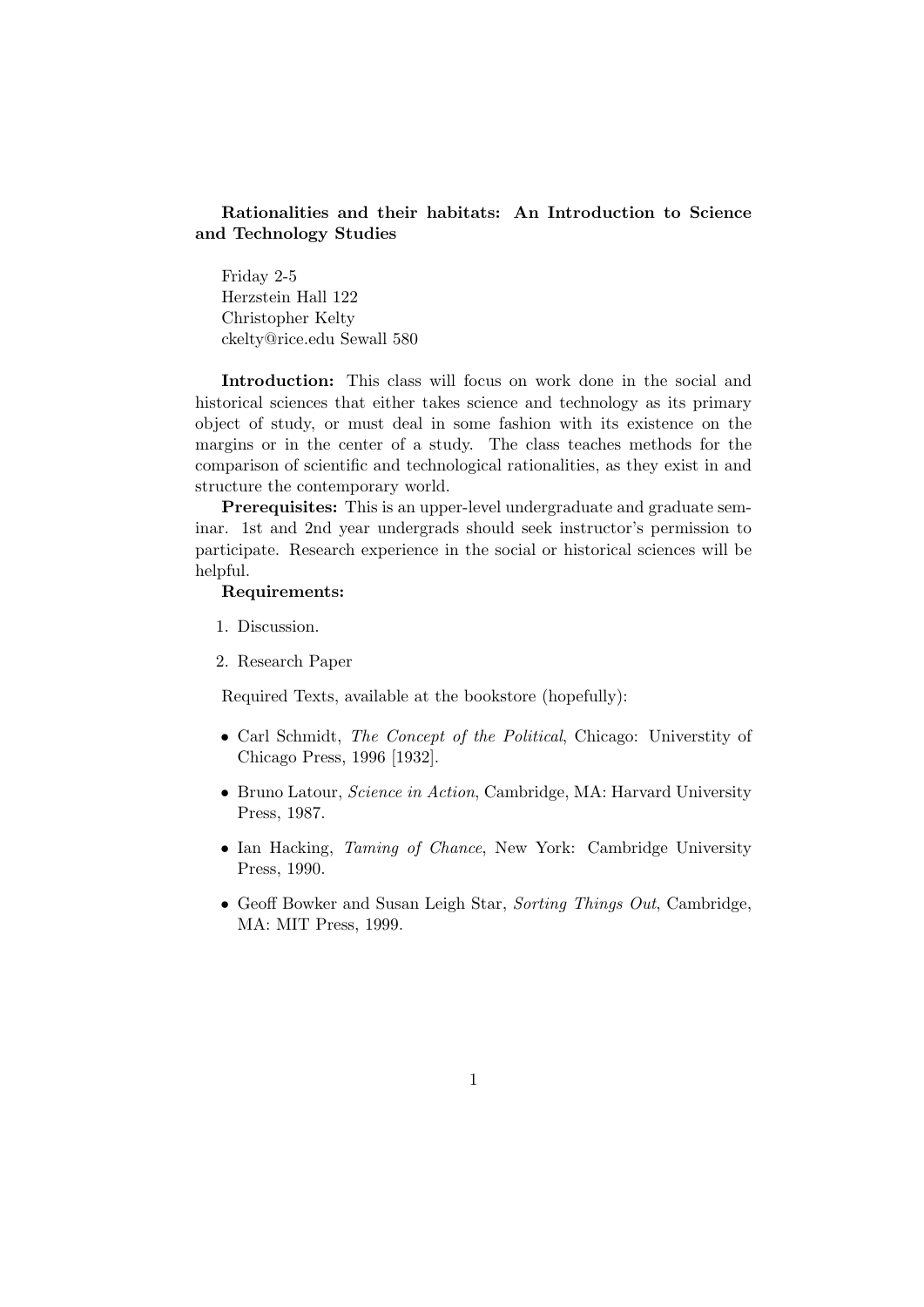## 1 Part One: Science and Technology studies

- Aug 31: Introduction.
- Sep 07: The Concept of the Political Required:
	- The Concept of the Political

Optional:

- Blumenberg, The Legitimacy of the Modern Age, Cambridge MA: MIT Press, 1983. esp. (Part I, Section 8)
- Sep 14: Science Studies I: Science in Action

Required:

- Bruno Latour, Science in Action
- Sep 21: Latour cont'd

Readings:

- Bruno Latour, Science in Action
- Latour, "Drawing Things together", in Representation and Scientific Practice, Cambridge MA: MIT Press, 1988.
- Sep 28: Science Studies II: Probability, Statistics, Risk Required
	- Ian Hacking, The Taming of Chance
	- Francois Ewald, Selections from L'Etat Providence
	- Christopher Kelty, "Life is a series of tests...some just count more"
- Oct 05: Science Studies III: Standards, Technologies, Laws

Required:

- Ken Alder, "Making Things the Same" Social Studies of Science
- Bowker and Star, Sorting Things Out, Cambridge, MA: MIT Press, 1999.

Optional: